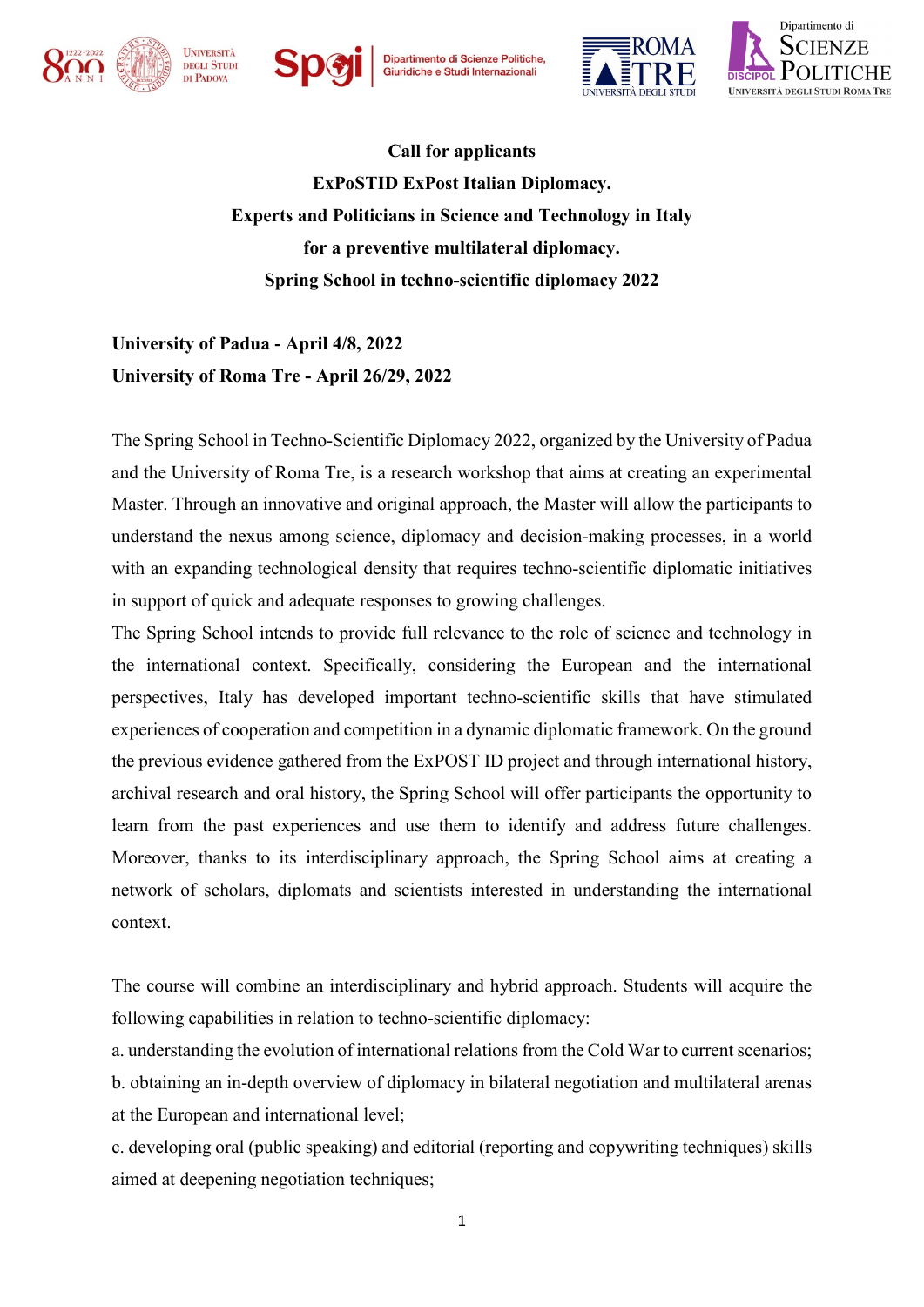







d. strengthening hard skills, such as the knowledge, comprehension and awareness of the topics covered during the course, and soft skills, such as hands-on experience, crisis management, team building, problem solving, research capabilities, and role playing;

e. enriching their curricular background through the development of knowledge and professional skills in the field of techno-scientific diplomacy, with the aim of facilitating their access to careers in the field of International Relations and diplomacy.

## **Teaching methodology of the Spring School**

The Spring School will be structured in lectures, simulations of negotiations, research workshops on current and historical case studies, in-person and online interviews with practitioners and experts of techno-scientific diplomacy, and ad-hoc meetings in preparation of the School's activities. Students will broaden their understanding of techno-scientific diplomacy and will strengthen their hard and soft skills by putting into practice the theoretical knowledge acquired during the workshops.

Students will also have the opportunity to participate in an oral history project involving practitioners of techno-scientific and space diplomacy, thanks to an agreement between the University of Padua and the [Historical Archives of the European Union](https://www.eui.eu/en/academic-units/historical-archives-of-the-european-union) (eui.eu) located at the European University Institute in Florence. The Archive will process the interviews and make them accessible to researchers.

The working language of the Spring School will be Italian and English. Participants who complete the program will be awarded a certificate of attendance.

## **Application criteria and requested material**

The Spring School is open to undergraduate and postgraduate students, PhDs and PhD students in techno-scientific fields, Humanities, and Political and Social Sciences.

Applicants are requested to fill the application form, attaching the CV and a cover by **February 20, 2022**. For further information, please contact the organizing committee.

*No registration fee is required.* The Spring School will not provide reimbursement for travel, lodging and meals, but will provide scholarships*.* For details about the amount, payment methods and delivery times, please contact Dr. Alessia Chiriatti [alessia.chiriatti@unipd.it"](mailto:alessia.chiriatti@unipd.it)